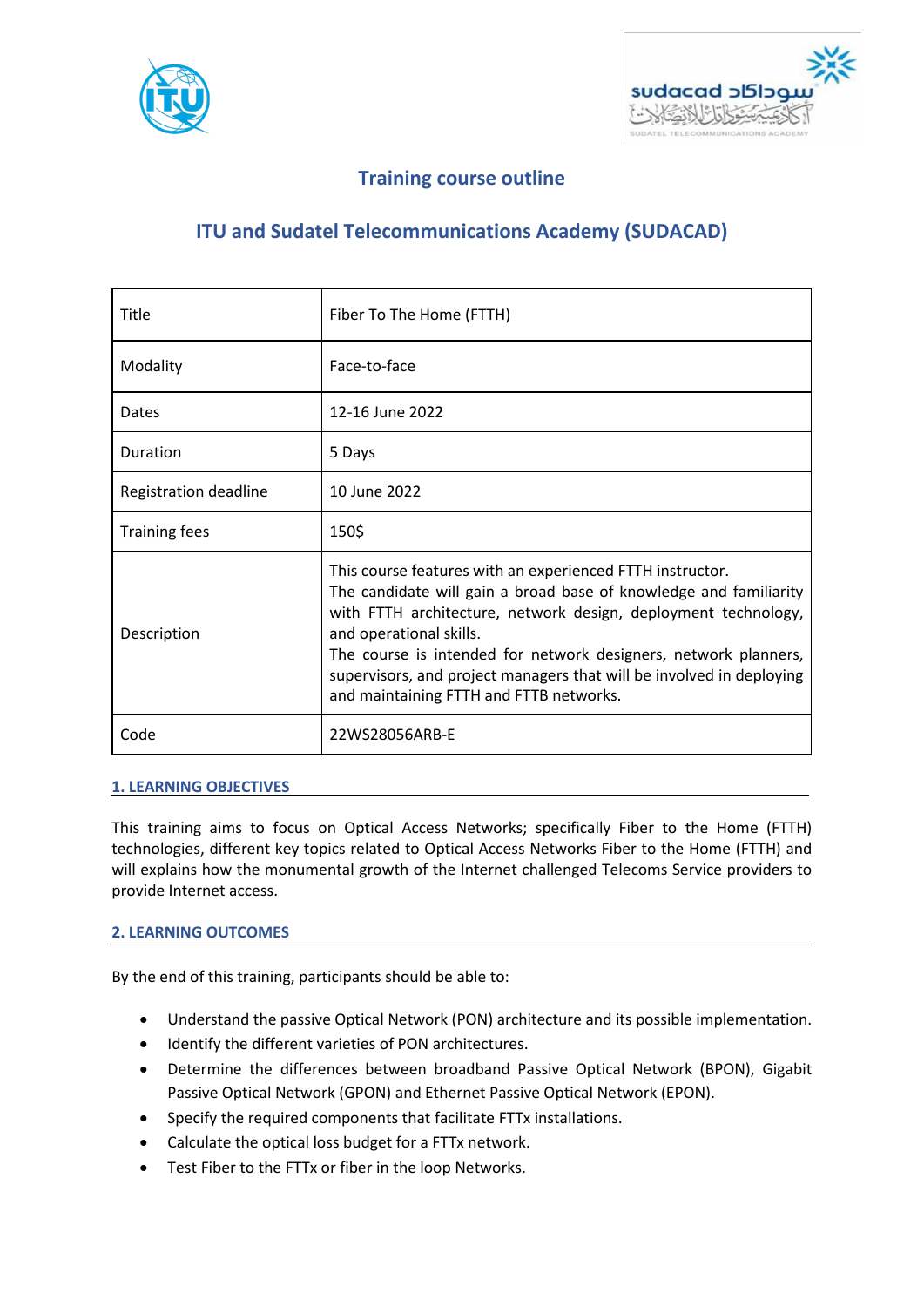



# **3. TARGET POPULATION**

This training course targets Optical Fiber Network manufacturers, designers, installers, infrastructure operators, Internet service providers, telecommunications managers, supervisors, technicians, graduates and apprentices plus other personnel whose work is related to FTTH systems or other professionals who require an insight into FTTH technologies.

#### **4. ENTRY REQUIREMENTS**

This course requires basic knowledge of fiber optic theory and terminology, as well as field experience, equivalent formal training such as the Fiber Optics 1-2-3 course, or viewing the Light Brigade Staff Development DVD set.

#### **5. TUTORS/INSTRUCTORS**

| Name of tutor(s)/instructor(s) | Contact details      |
|--------------------------------|----------------------|
| Eng. Atif Hamad Abdalla        | atifhamad3@gmail.com |

#### **6. TRAINING COURSE CONTENTS**

- Introduction to FTTH.
- What is FTTH?
- Characteristics of FTTH.
- FTTH: Why & Where?
- What is PON?
- Characteristics of PON.
- What is FTTx?
- Characteristics of FTTx.
- P-t-P Ethernet.
- P-t-P Why & Where?
- How to install the techniques of P-t-P.
- Design the network configurations.
- What are the basic commercial aspects?
- What are the end user applications requirements?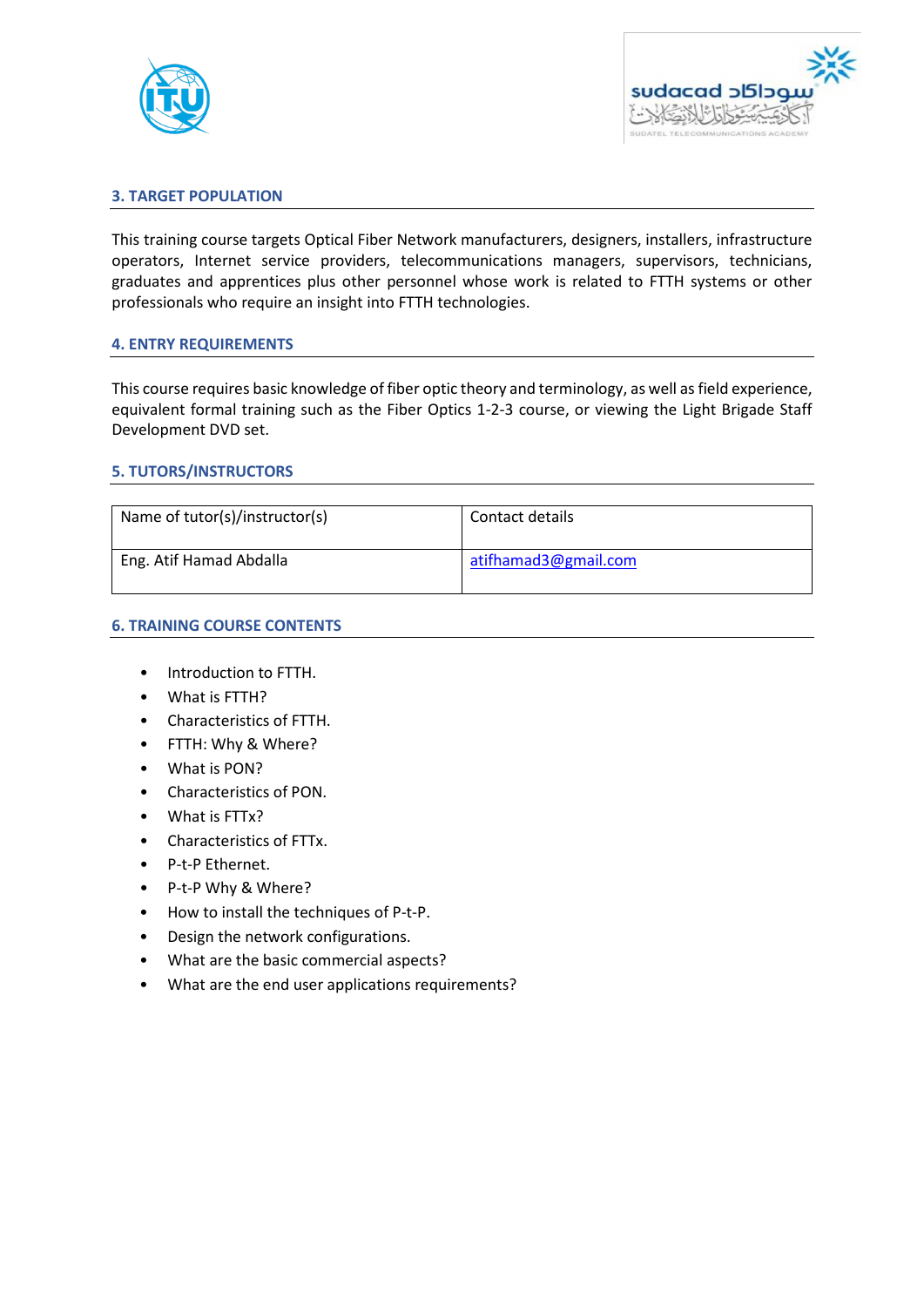



# **7. TRAINING COURSE SCHEDULE (Khartoum Time)**

| Date for 1 <sup>st</sup> day    | Time; Start time                | <b>Topics</b>                                |
|---------------------------------|---------------------------------|----------------------------------------------|
| 12/June/2022<br>$09:00 - 09:30$ | Record attendance.<br>$\bullet$ |                                              |
|                                 |                                 | Setting the rules.<br>$\bullet$              |
|                                 | $09:30 - 11:00$                 | Introduction.<br>$\bullet$                   |
|                                 | $11:00 - 11:30$                 | <b>Break</b>                                 |
|                                 | $11:30 - 14:00$                 | Access Technology Alternatives.<br>$\bullet$ |

| Date for $2^{nd}$ day | Time; Start time | <b>Topics</b>                                                                                |
|-----------------------|------------------|----------------------------------------------------------------------------------------------|
| 13/June/2022          | $09:00 - 09:30$  | Record attendance.<br>$\bullet$                                                              |
|                       | $09:30 - 11:00$  | Introducing Optical Technology.<br>$\bullet$<br>BB Technologies & Architecture.<br>$\bullet$ |
|                       | $11:00 - 11:30$  | <b>Break</b><br>$\bullet$                                                                    |
|                       | 11:30 - 14:00    | PON.<br>FTTx.                                                                                |

| Date for 3 <sup>rd</sup> day | Time; Start time | <b>Topics</b>                |
|------------------------------|------------------|------------------------------|
| 14/June/2022                 | $09:00 - 09:30$  | Record attendance.           |
|                              | $09:30 - 11:00$  | P-t-P Ethernet.<br>$\bullet$ |
|                              | $11:00 - 11:30$  | <b>Break</b>                 |
|                              | $11:30 - 14:00$  | Installation Techniques.     |

| Date for 4 <sup>rd</sup> day | Time; Start time | <b>Topics</b>                    |
|------------------------------|------------------|----------------------------------|
| 15/June/2022                 | $09:00 - 09:30$  | Record attendance.               |
|                              | $09:30 - 11:00$  | Network Design Configurations.   |
|                              | $11:00 - 11:30$  | <b>Break</b>                     |
|                              | $11:30 - 14:00$  | <b>Basic commercial Aspects.</b> |